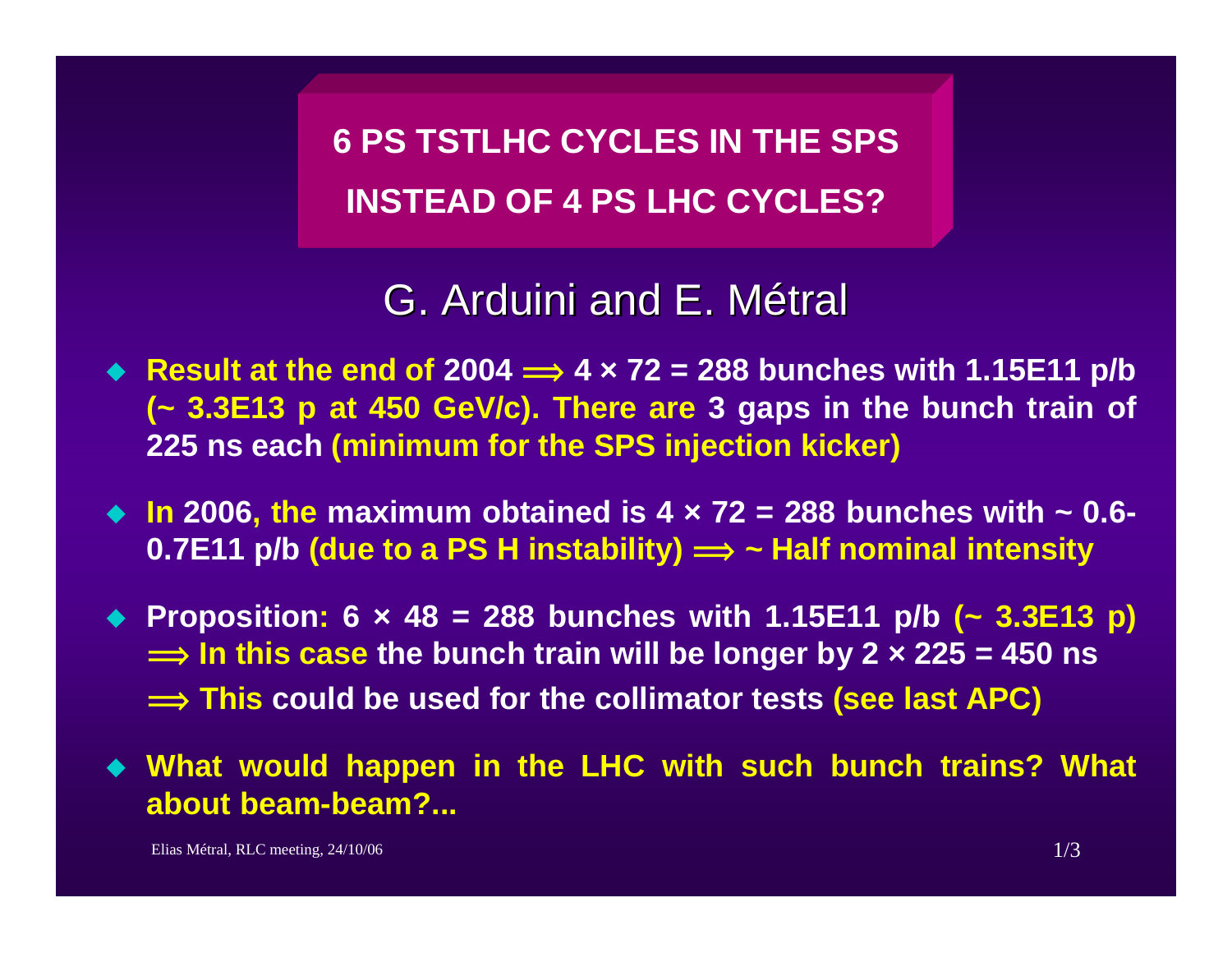## **Result at the end of 2004 Result at the end of 2004**